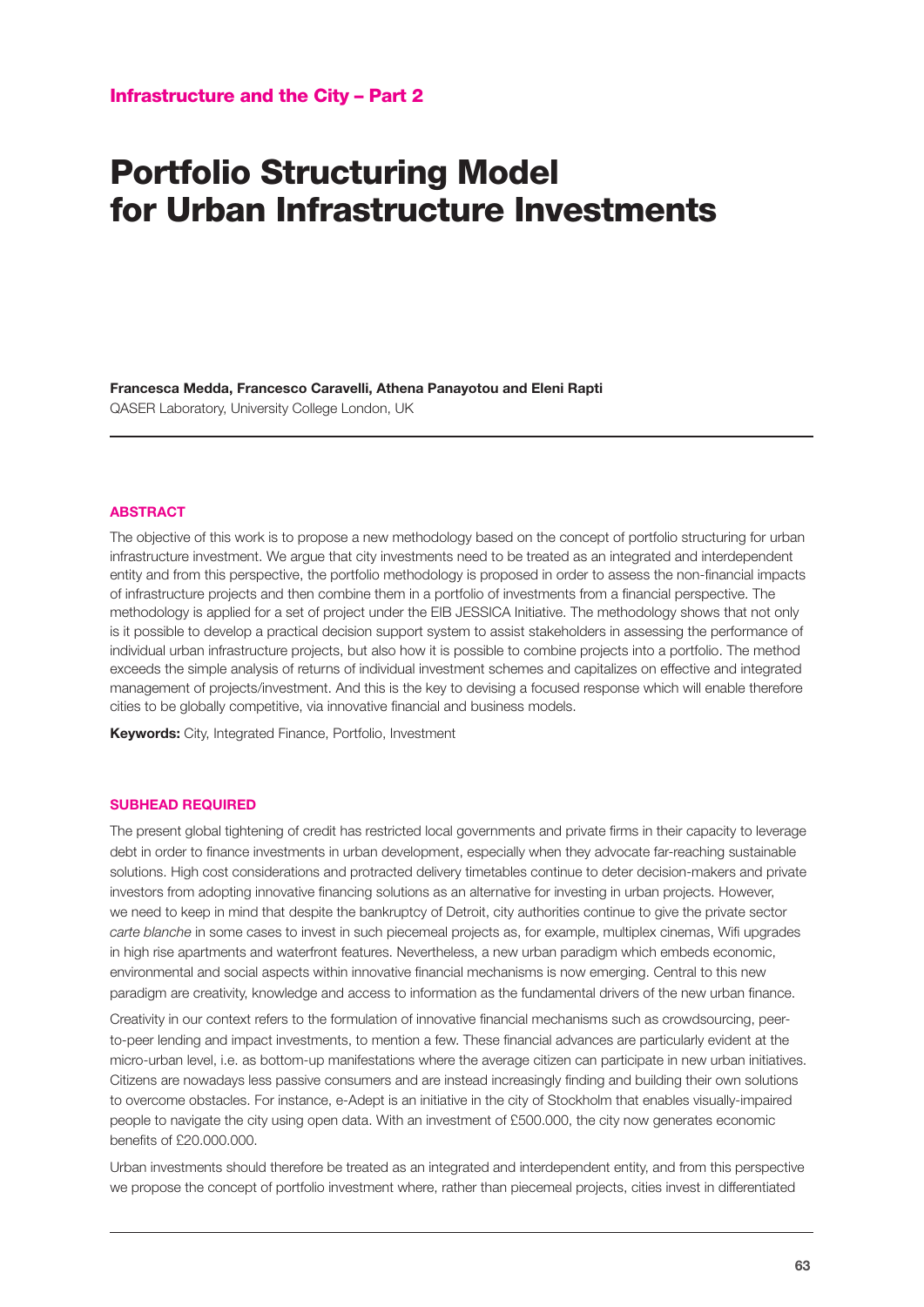yet integrated investments. This type of approach would constitute a viable solution for the urban investments, particular infrastructure investments.

A portfolio of diverse urban projects is not, however, a trade-off between so-called bad projects and good projects (kindergarten versus beach front hotel). A diverse portfolio allows for both risky and less risky investments, giving the private sector high financial returns while also addressing wider city/social needs. Private sector participation in urban investment is likely to increase if the portfolio offers a wide (diverse) range of urban assets in which to invest, including energy efficiency, urban development and urban regeneration. By combining different types of projects and fostering synergy between investments, a diversified portfolio with good financial returns on some projects would compensate for (cross-subsidise) the poor financial returns of other projects, which nevertheless achieve good non-financial impacts. Private sector participation, it can be argued, is likely to increase if the investment portfolio ranges across sectors and objectives to include integrated sustainable urban investments, and is also attractive to pension funds, commercial banks and regional development institutions. For instance, a cross-subsidy process between projects would allow schools to be built, importantly, without the need for grants or state aid; these investments give low financial returns but they also produce high non-financial impacts for a city.

However, the discussion above raises a critical point with regard to decision makers and how they choose to finance urban projects: programme administrators and other professionals who shape our cities are often educated and trained according to theories and experience they have derived largely through specialisation – so their problemsolving approach may in practice be carried out through a single disciplinary lens. These professionals are certainly aware of the impacts of other disciplines, and are likely to allow for such influences as they impact on, for example, funding for urban projects. Nevertheless, the tendency for decision makers to retreat into disciplinary silos and be predisposed to a specialised vantage point, although appropriate in certain contexts, is not helpful in the implementation of solutions to complex challenges posed by cities.

To make successful investment decisions it is therefore necessary to strike a balance between the interdependency between projects and the requirements for reaching an investment 'critical mass', i.e., have low investment risk and be attractive to the private sector. Given that the ultimate goal is to achieve benefits and to share risks and costs, cooperation between the public and private sector is crucial to the development of a well-designed framework for investment that will yield income for both participants: in the case of local institutions (to defray current expenditures) and for private partners (to remunerate their capital contributions).

By factoring cooperation into our definition of a portfolio approach for urban investment, as a prerequisite, we have also needed to re-envision city financial models by linking together some of the inevitable silos that arise through various urban initiatives (e.g., waste, energy, health, education, transport). Moreover, it has also been crucial to maximise the benefits of effective management of urban capital assets (e.g., human capital, natural capital and fixed capital). In order for cities to be globally competitive, investment via innovative financial and business models must be *unlocked*, and for this reason the proposed portfolio approach exceeds the simple analysis of returns of individual investment schemes, and capitalises on effective and integrated management of projects/investments in a focused response.

The development of the portfolio for urban investments intends to give stakeholders and decision makers a practical tool to structure and combine different typologies of projects. We can summarise the main reasons for implementing this approach, which are to:

- Combine different types of projects, thereby fostering synergy between investments to obtain a diversified portfolio where the good financial returns of some projects can compensate for (cross-subsidise) the 'poor' financial returns of other projects, which nevertheless achieve good non-financial impacts (socio-economic and environmental benefits).
- Increase private sector participation by structuring a portfolio offering feasible and attractive opportunities for investment in different types of urban assets, including energy efficiency, urban development and urban regeneration.

To effectively and efficiently structure the portfolio of projects, it is necessary to account for the evaluation of risks, since a lower level of risk exposure will be an attractive feature of the portfolio, particularly for the private sector. We have observed that urban projects are often susceptible to high levels of political/government risk, particularly around land purchase, planning and building permits, which can lead to protracted delays. In the evaluation of the portfolio both political and governmental risk are directly captured.

We have mentioned the administrative and political agencies which are the overseers of projects; these agents are